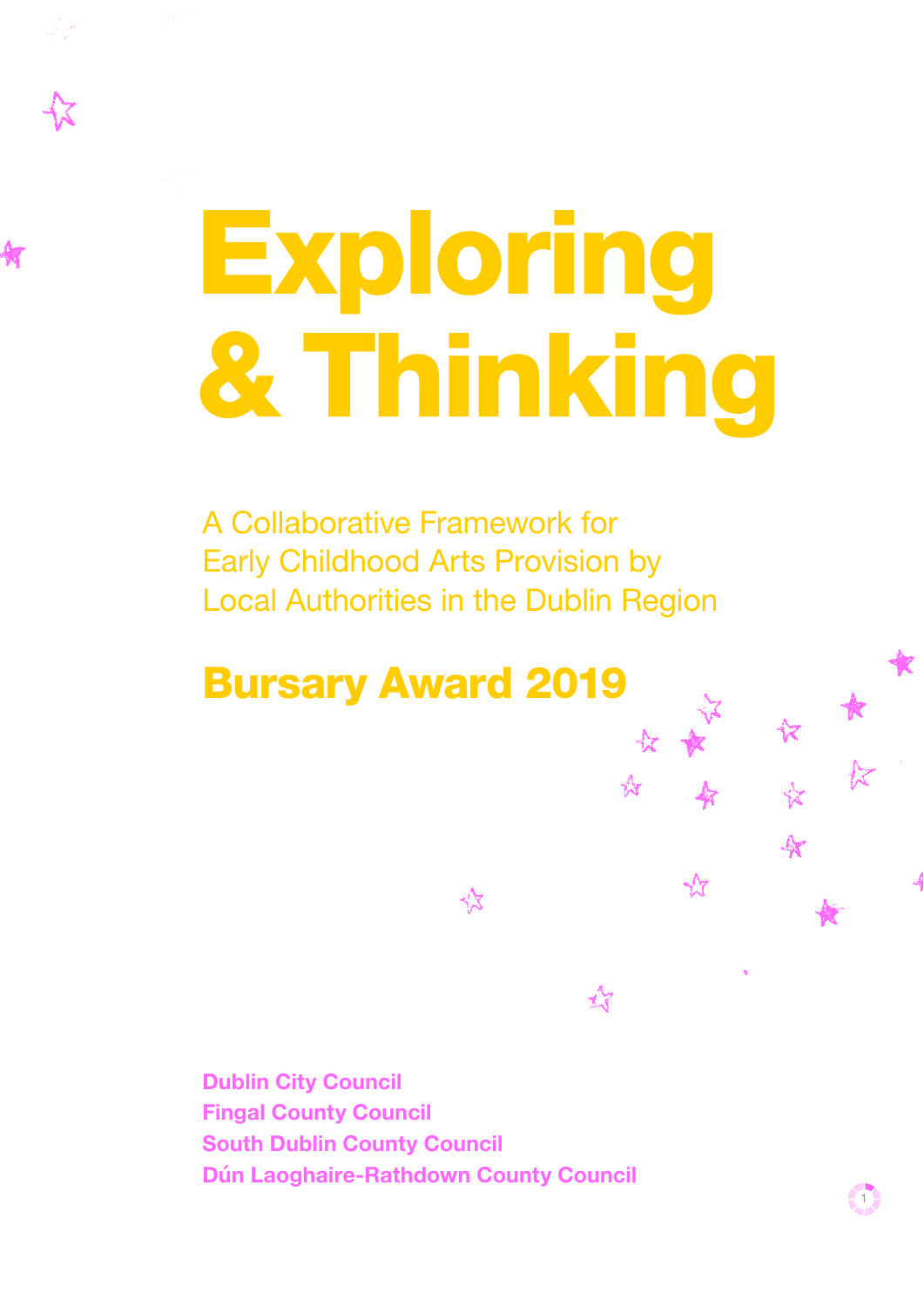# **Exploring & Thinking**

**Bursary Award 2019** 

# **Introduction**

*Exploring & Thinking* is a collaborative framework for early childhood arts in the Dublin region. It came about in 2016 when the four Dublin Local Authorities (Dublin City Council, Fingal County Council, South Dublin County Council and Dún Laoghaire-Rathdown County Council) partnered for the first time to collectively consider early childhood arts provision in the Dublin region.

#### **Objectives**

- To support artistic ambition in cross-artform collaborations, professional development, and the research and creation of new work in early childhood arts
- To reach new early childhood arts audiences in under-served communities and neighbourhoods
- To stimulate dialogue between Dublin Local Authorities, artists, early childhood educators and organisations
- To build on current research investigating practice across artforms, professional disciplines and context
- To generate advocacy in early childhood arts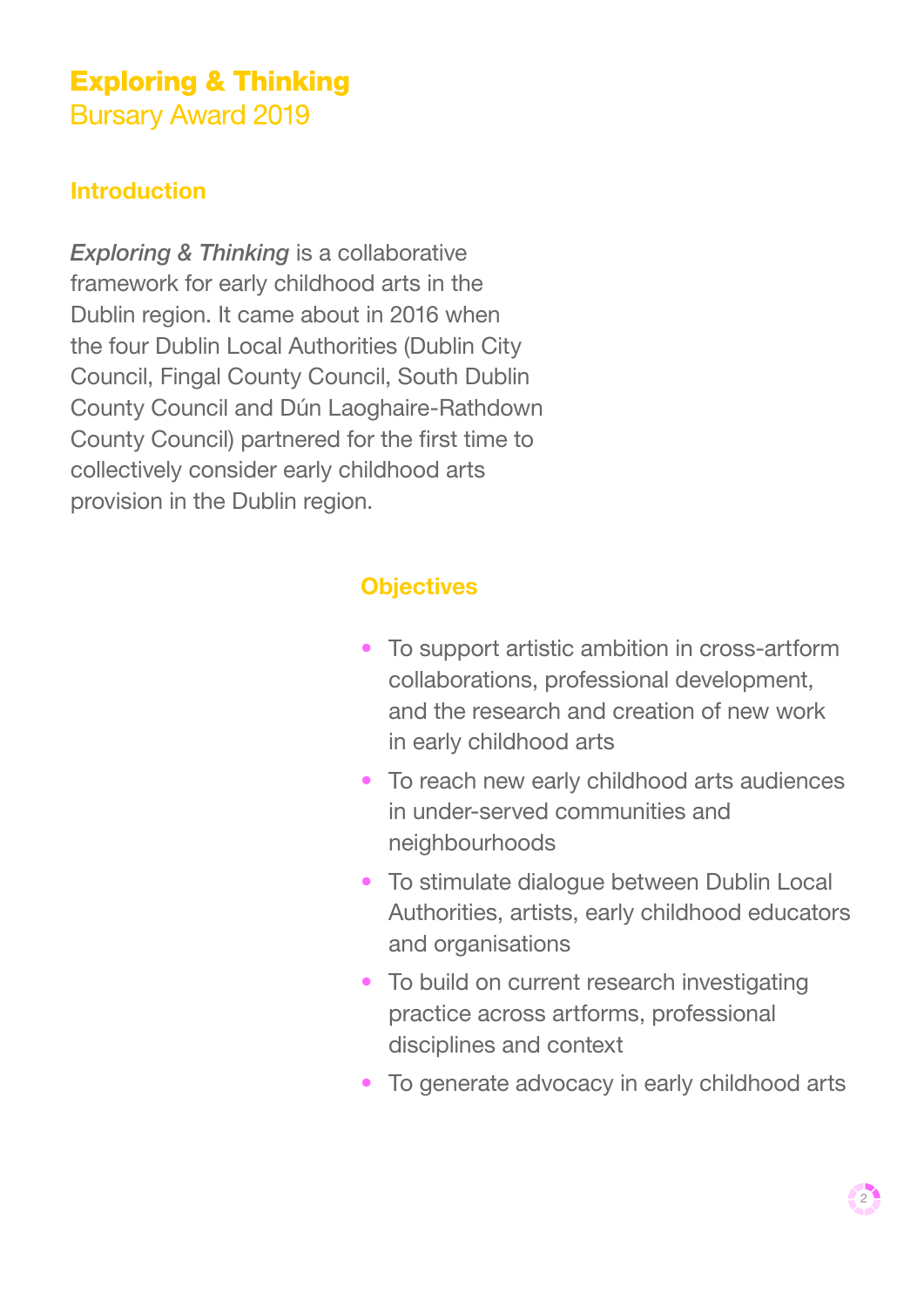# **Our Priorities based on our Values are:**

- *Access* with an emphasis on under-served communities and neighbourhoods
- *Quality* of practice that is evidence and standards based
- *Positive impact* on artistic practice and the wider early childhood sector
- *Focus on artist* that is responsive to emerging and established practitioners
- *Sustainability* with actions that are achievable, realistic and measurable

# **Background**

Each Dublin Local Authority supports early childhood arts practice, provision, partnership and policy that is responsive to local motivations and need.

In 2016 the project partners made a successful application for Arts Council funding under the *Invitation to Collaboration Scheme*, which supports innovative and ambitious local authority collaborations. The joint proposal focused on commissioning and touring new artwork to the four local authority areas, with local engagement programmes in arts and non-traditional arts venues.

Through the implementation of Exploring & Thinking 2016/2017, the partnership commissioned the research and creation of new artworks.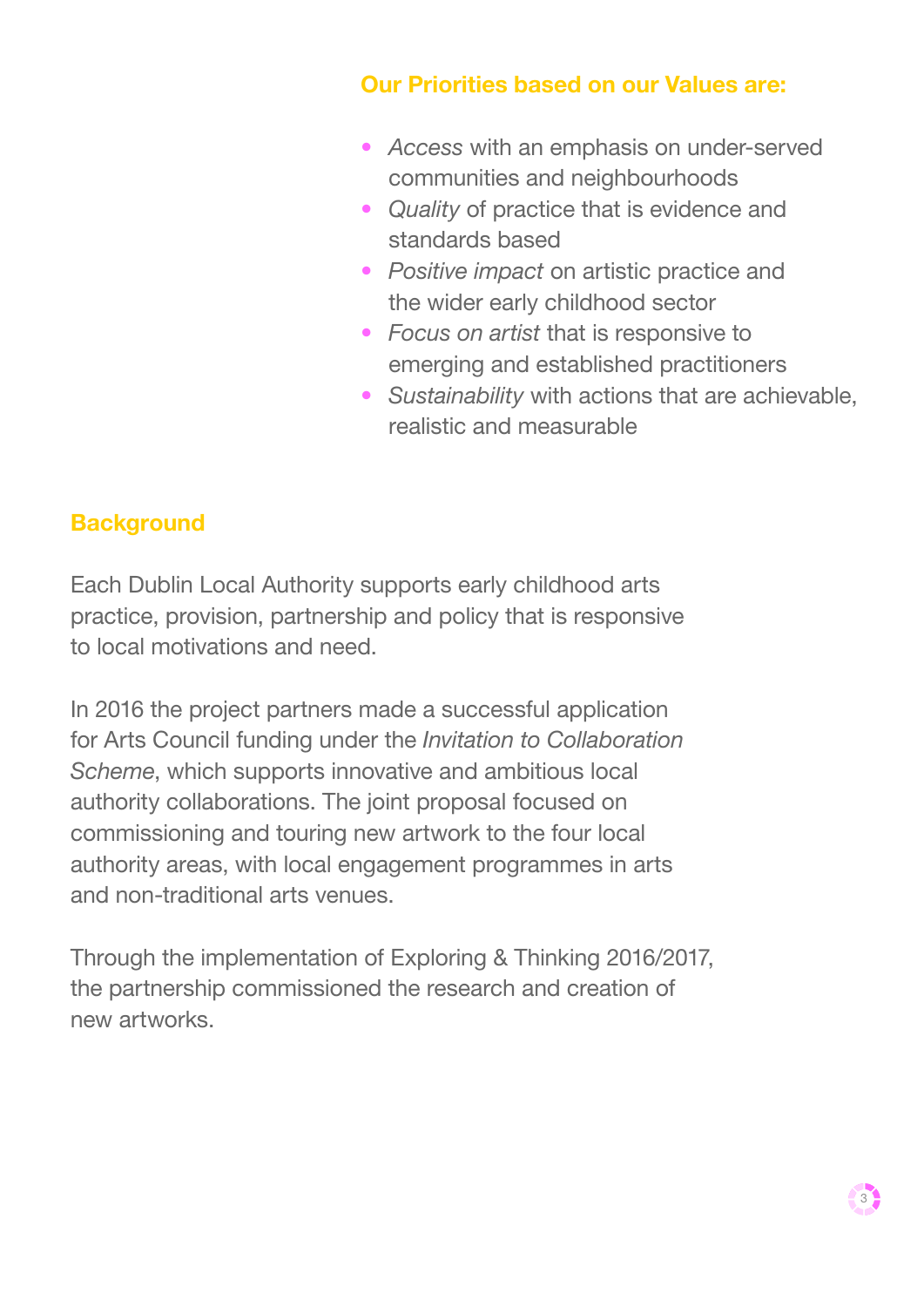#### Background continued

In January 2019 the partnership hosted a public sharing event at the National Concert Hall to share the commissioned work and reflect on early childhood arts practice with artists, educators and policy makers.

A publication capturing a review of the commissioning process, outputs and impacts of the collaborative framework, alongside additional research conducted among the artists and key personnel was presented on the day.

Informed by the review and feedback from the public sharing event, the Exploring & Thinking Partnership Bursary Award aims to support emerging and established artists that wish to develop a practice in early childhood arts.

#### **Purpose of the Bursary Award**

**Early childhood arts includes a wide range of different arts practices and creative experiences with / for children aged 0 –5 years in different contexts.**

**The Exploring and Thinking Bursary Award supports individual professional artists to develop their artistic practice working with and/or producing work for early childhood arts.**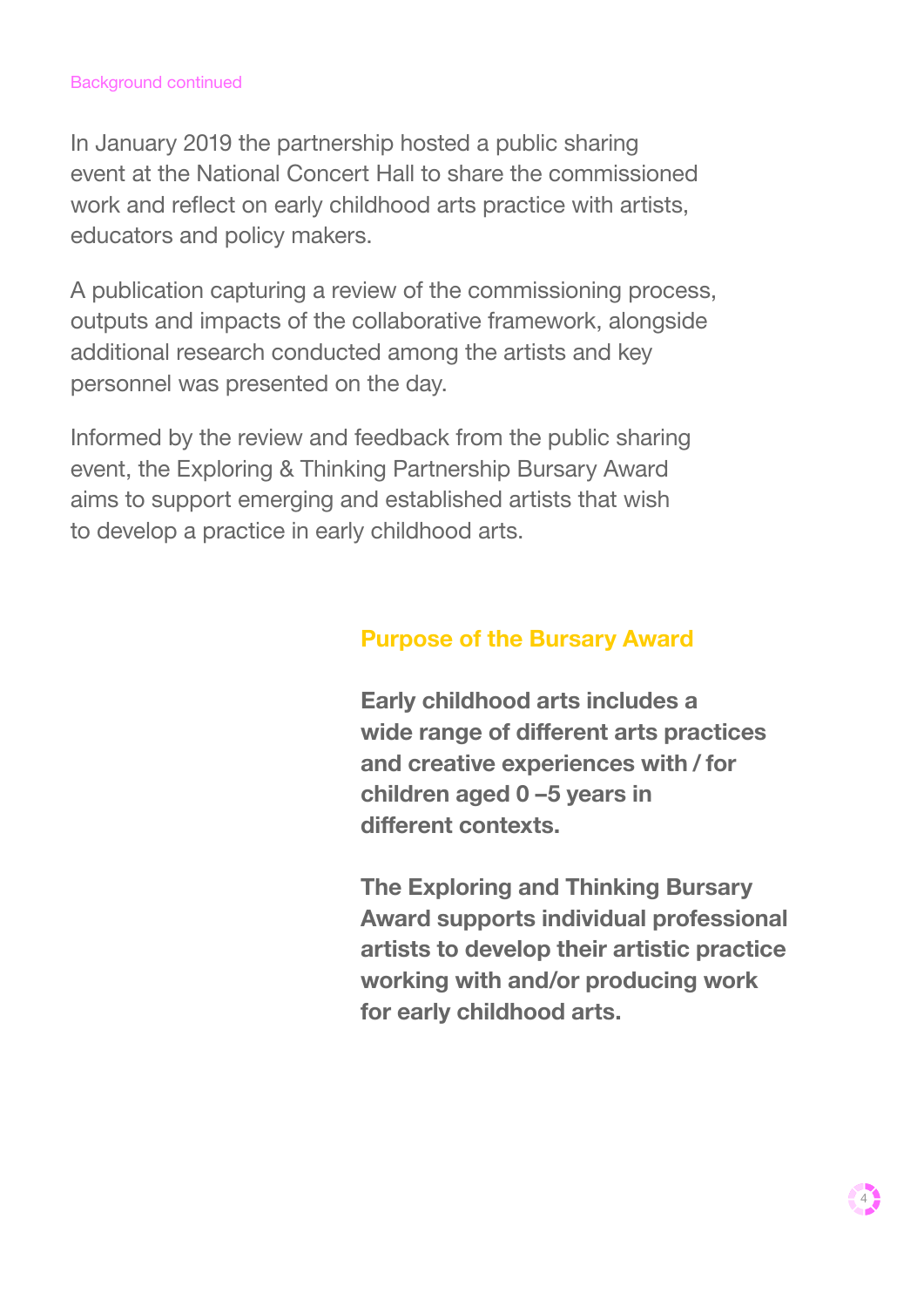# **Eligibility**

The Bursary Award is open to:

- Individual professional artists who wish to develop their practice in early childhood arts
- Artists practicing in all artforms
- Artists resident in Ireland

Artists do not have to be based in Dublin, but the bursary proposal should articulate how this support, in turn, will impact existing early childhood arts practice in the Dublin region.

#### **Proposals can include, but are not limited to:**

- Professional development, including travel
- Seed new ideas and partnerships
- Access mentoring
- Research and development of new work
- Residencies
- Access to a recognised and relevant postgraduate course

All successful bursaries need to be completed by year end 2020.

**Timeline**

**Call Out** Week of 1 October 2019

- **Closing Date for Queries 2** 5pm, 25 October 2019
- **Closing Date for receipt 3 of applications** 5pm, 4 November 2019
- **Assessment Period 4** Week of 11 November 2019
- **Successful applicants 5 notified by** Week of 2 December 2019

**Bursary range €200 to €10,000** 

We reserve the right not to allocate funding and/or to allocate partial funding. The fund is limited and all eligible applications will be evaluated on a competitive basis against the criteria set out in this document.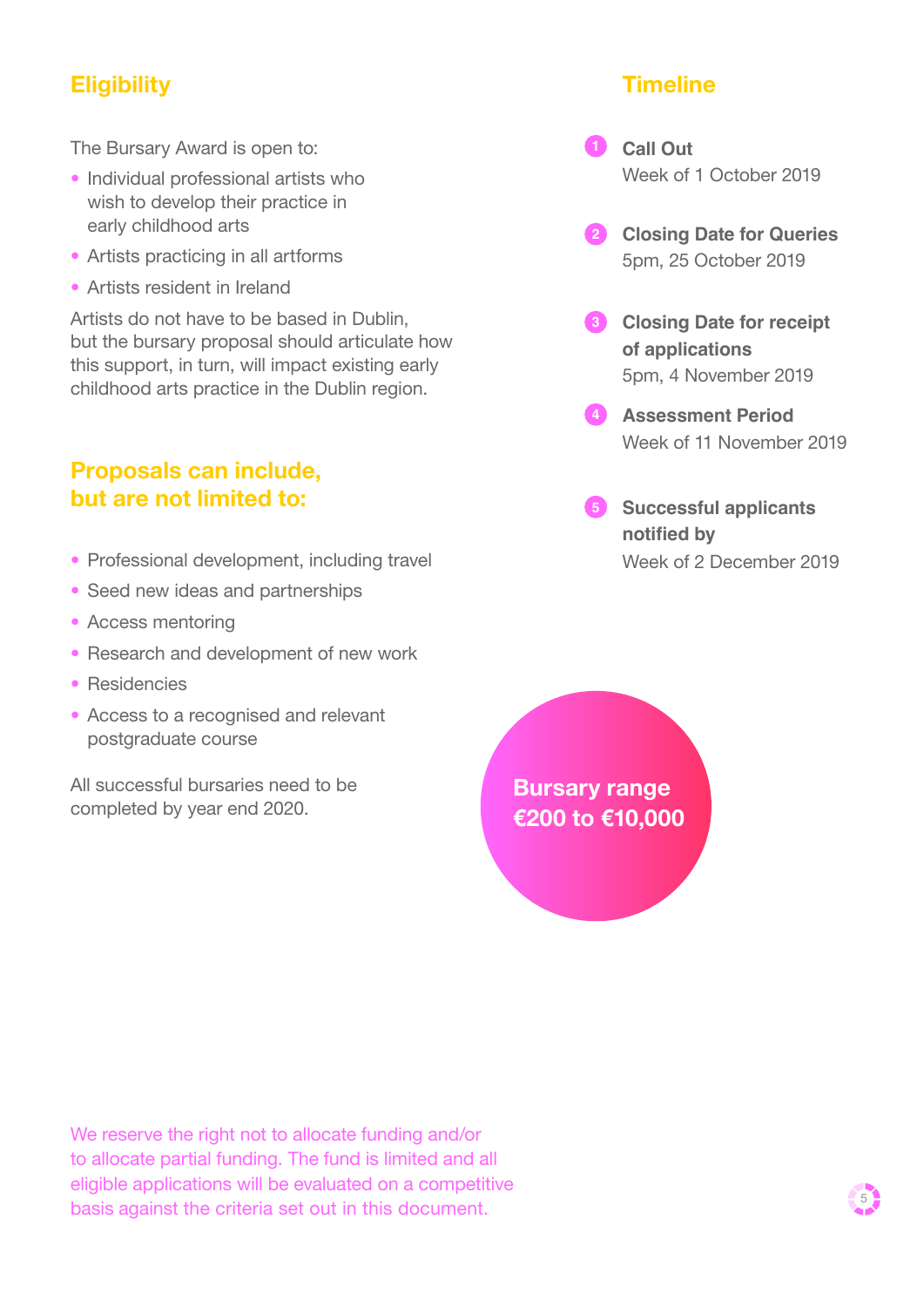# **Selection Criteria**

Applications will be assessed by the selection panel using the following criteria:

- Quality of artistic proposal **20** marks
- Evidence of artistic practice **20** marks & experience
- Potential impact on early **20** marks childhood arts in the Dublin region
- 
- Relevance of artistic proposal, **20** marks appropriate to the artist's stage of development
- Feasibility of proposal **20** marks delivery within 2020

#### **Application Content**

Please apply in writing clearly marking the application **Exploring & Thinking: Bursary Award 2019** and include 6 hard copies of the following:

- Curriculum Vitae/s of lead artist and collaborators (if relevant)
- A proposal in response to the bursary criteria (max word count 1,500)
- 3 examples of relevant artistic projects in support of proposal (One copy of supplementary information is sufficient per application. This can be provided in hard copy or CD/DVD/USB)
- Budget breakdown, outlining other income received or applied for elsewhere if relevant
- Timeline outlined
- Official letters of support, or acceptance are required with proposals for the following: Mentorship, Masterclasses, Post-Graduate Courses, Collaborations, Residencies

Late or incomplete applications, e-mail applications or applications with less than 6 hard copies **will not be accepted**. Please note that supplementary information will not be returned to applicant (applicants should ensure that they do not send any unique or irreplaceable material). <sup>6</sup>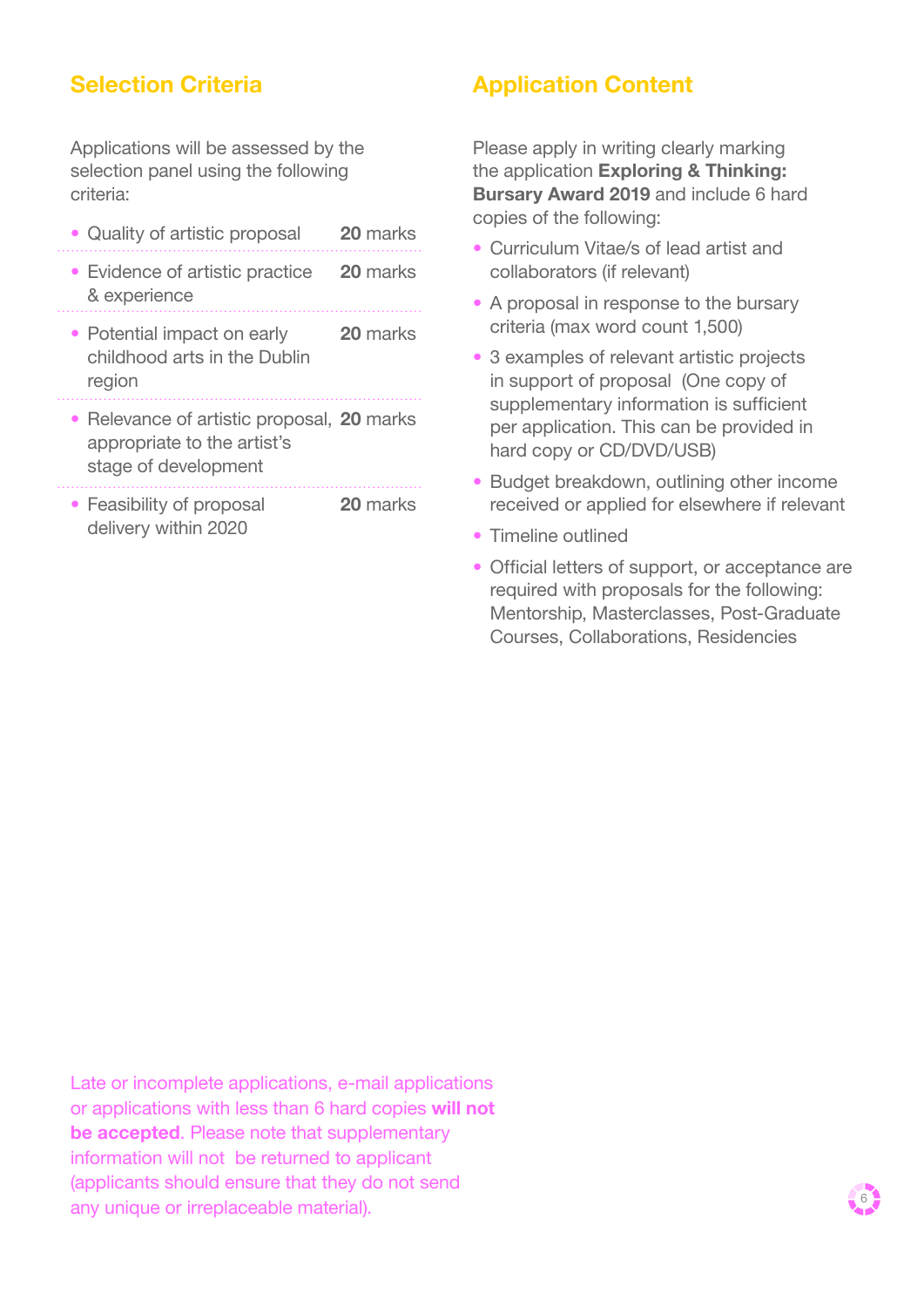#### **The Selection Panel**

The Selection Panel whose decision is final will be composed from the following: Arts Professionals from the four Dublin Local Authorities and Early Childhood Arts Experts.

#### **Freedom of Information**

The provisions of the Freedom of Information Act 1997-2003 apply to all four Dublin Local Authorities. Applicants should state if any of the information supplied by them is confidential or sensitive and should not be disclosed in response to a request for information under the aforementioned Act. Applicants should state why they consider the information to be confidential or commercially sensitive.

Submissions will be kept for twelve months for the purpose of documenting the selection process and ensuring transparency of the selection process.

#### **Garda Vetting and Child Protection**

It is a legal requirement that all persons working with children, young people and vulnerable people are subject to Garda Vetting.

In accordance with national child protection policy, Children First National Guidelines for the Protection and Welfare of Children, awarded recipients working with children must have a child protection policy, proper procedures and a child safeguarding statement in place.

#### **Insurance**

We reserve the right to seek confirmation of public liability cover.

#### **Tax Clearance Certificate**

We reserve the right to seek a Tax Clearance certificate.

#### **Queries**

Applicants are welcome to make general enquiries regarding the brief prior and up to 5pm 25 October.

Queries should be directed to Orla Scannell, Arts Officer, South Dublin County Council:

**Tel: 01-4597834**

**[Email: oscannell@sdublincoco.ie](mailto:mailto:oscannell%40sdublincoco.ie%20%0D?subject=)**